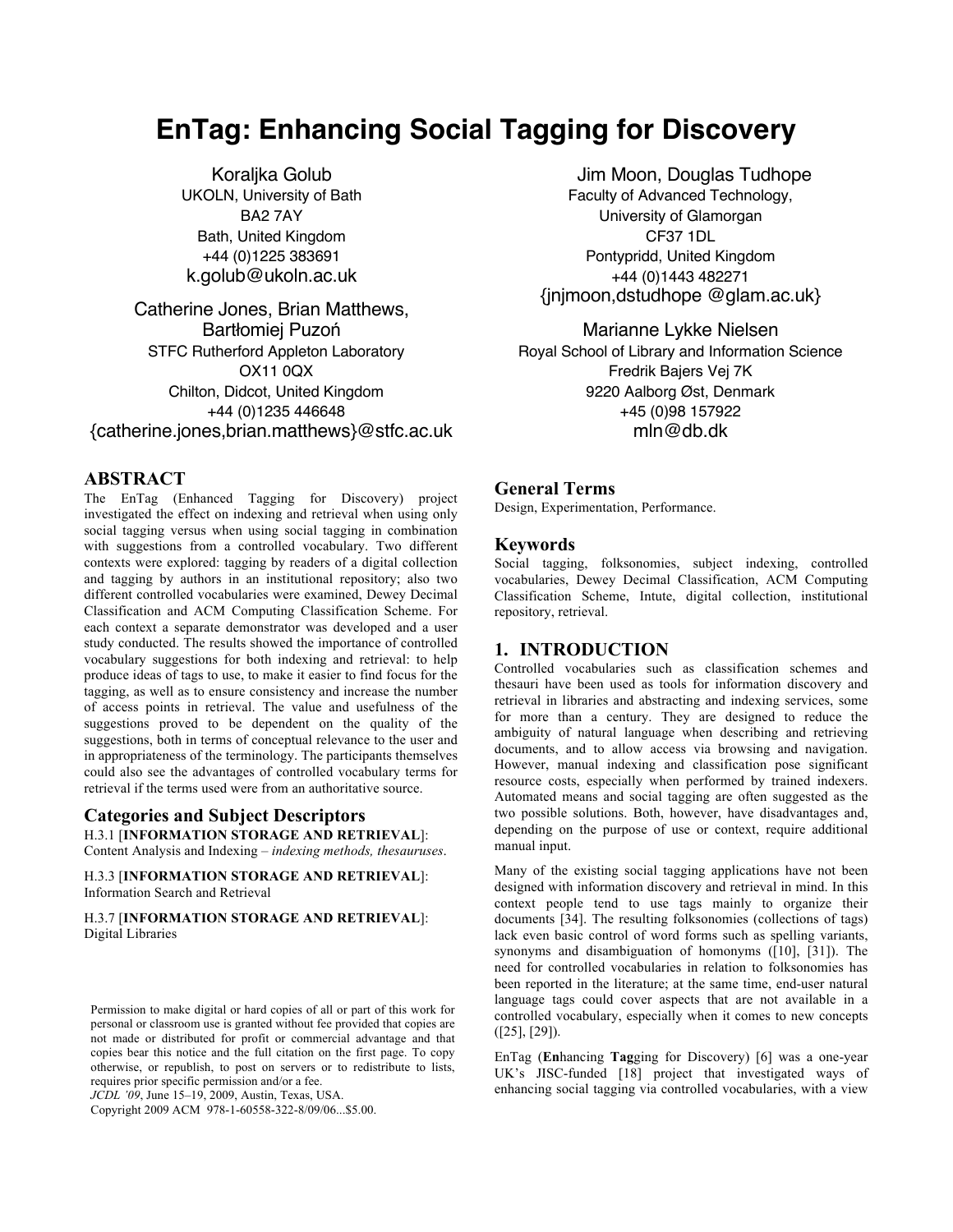to improving the quality of tags for increased information discovery and retrieval. Objectives were the following:

- Investigate indexing aspects when using only social tagging versus when using social tagging in combination with a controlled vocabulary;
- Investigate the above in two different contexts: tagging by readers and tagging by authors; and,
- Investigate the influence on retrieval of only social tagging versus social tagging in combination with a controlled vocabulary.

The remainder of this paper discusses related work (section 2), the methodology for the two user studies (section 3), results (section 4), and conclusions with recommendations for future steps (section 5).

# **2. RELATED WORK**

The need for controlled vocabularies in relation to folksonomies has been reported in the literature. Weller [36] compares ontologies and folksonomies, suggesting that they are not to be seen as rivals but complementary to each other. Noruzi [24] provides seven arguments for why a folksonomy-based system should use a thesaurus, emphasizing that it is impossible to maintain consistency over time or across folksonomy users without a thesaurus.

Several social tagging applications and projects have recognized the problem of folksonomies and tried to implement solutions outside the area of traditional controlled vocabularies. For Connotea [3], a service for organizing references, an add-on tool has been developed which allows taggers to select terms from a controlled vocabulary [7]. ZigTag [37] is a social bookmarking service that provides disambiguating definitions of entered terms from which the user can choose when tagging or searching. Marchetti et al. [21] describe the SemKey system in which they use WordNet and Wikipedia to introduce unique concepts. They conclude that there are problems with both: WordNet contains parts of speech information and structured network of relations between them, but lacks data for proper names disambiguation; Wikipedia on the other hand has strong proper names coverage but lacks a structured set of relations between the concepts described. Faviki [8] is another social bookmarking tool that uses DBpedia, Wikipedia-based RDF data, as unique concepts. The Meaning Of A Tag (MOAT) project [22] goes along similar lines. Al-Khalifa [1] combined folksonomies and domain ontologies to automatically annotate educational documents. ZoneTag [23] is a mobile application for images which allows them to be uploaded to Flickr, at which point tags suggestions are provided. The suggestions are based on tags assigned to similar images and similar contexts such as location (derived using cell-tower or GPS) and user's network.

Research aimed at integrating the worlds of folksonomies and controlled vocabularies has also been conducted. Smith [30] compared folksonomies in LibraryThing [20] and Library of Congress Subject Headings (LCSH) [19] and discussed the advantages and disadvantages of each. Trant and Bearman [35] compared end-user tagging of art against existing professional terms and found that the former increases access points. Hayman [12] argued for a combination of the best of the two worlds and described its application on an Australian collection of education

resources (Education Network Australia (edna)). While in edna controlled vocabularies are used for metadata creation and searching, a proof of concept was developed where users can also tag resources by choosing from an established taxonomy or by entering their own terms. Users' own terms are used later to feed back into the taxonomy to improve its quality. Smith [28] discusses end-user tagging and its potential for use in academic libraries, where the use of tags can be complementary to catalogue records, as given by examples of the universities of Pennsylvania and Huddersfield. The Library of Congress is collaborating with Flickr [9], in order to enhance bibliographic records for its images by end-user tags [26]. The HarvANA (Harvesting and Aggregating Networked Annotations) system enables authoritative metadata generated by traditional cataloguing methods to be merged with community annotations and tags ([11], [14]). The project employs an RDF model for representing the annotations/tags and OAI-PMH to harvest the annotations/tags from distributed community servers, which are then aggregated with the authoritative metadata in a centralized metadata store.

However, as known to the authors, no research has investigated the enhancement of social tagging with suggestions from a controlled vocabulary in a user trial with existing retrieval applications, comparing social tagging and enhanced tagging.

# **3. METHODOLOGY**

The main focus of the project was to examine whether and, if so, how social tagging can be enhanced with suggestions from a controlled vocabulary. Two different contexts were explored: tagging by readers (Intute subject gateway [17]) and tagging by authors submitting papers to a repository (Science and Technology Facilities Council (STFC) repository [32]). For each context separate demonstrators were developed and user studies conducted. This allowed a general analysis of two different user communities, interfaces, digital collections and controlled vocabularies. The Dewey Decimal Classification (DDC) [4] was used in the former and ACM Computing Classification Scheme [33] in the latter.

# **3.1 Intute Study**

## *3.1.1 Intute Demonstrator*

The Intute subject gateway [17] is a UK-based database of hand selected and catalogued Web documents for education and research. For each document the catalogue record comprises title, description, controlled keywords, uncontrolled keywords, classification, type, URL, format, etc. (see [16] for detailed cataloguing policy). In the study, 11,042 Intute catalogue records were chosen, all from the area of politics. Records were classified by the DDC, IBSS (International Bibliography of the Social Sciences) thesaurus [15] and HASSET (Humanities and Social Science Electronic Thesaurus) [13]. Uncontrolled keywords mostly comprise names of countries.

The Intute demonstrator, developed at the University of Glamorgan, is a .NET application, employing Visual Studio, C# and ASP .NET. It operates over the extract of the Intute catalogue records held on the Glamorgan server. Original indexing and classification have been stripped out for purposes of the study. The URL to the web resource is provided so that the user can view the actual document.

In the Intute demonstrator, the controlled vocabulary from which suggestions are provided to one of the interfaces is the DDC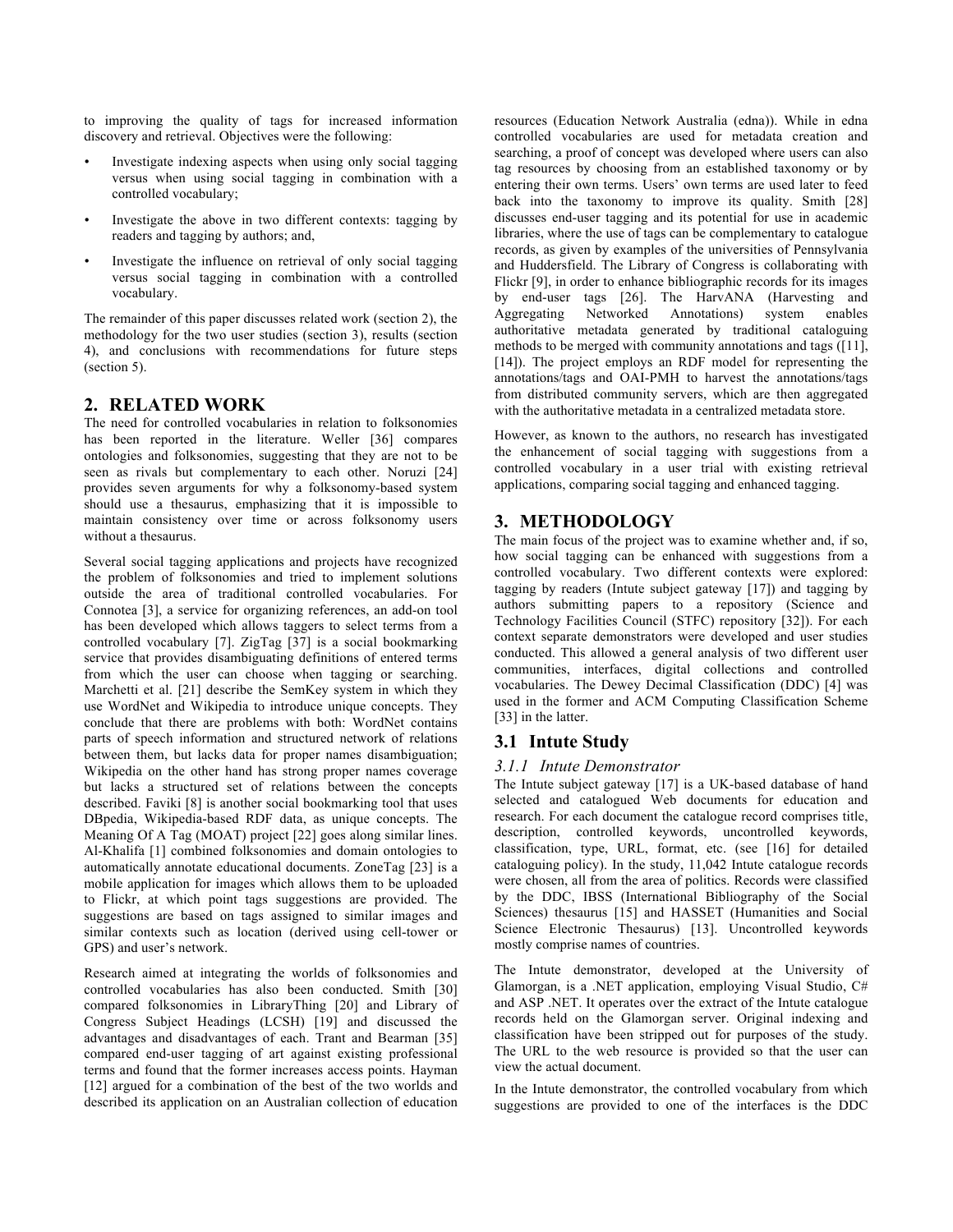which also comprises mappings to Library of Congress Subject Headings (LCSH). DDC contains so-called class captions (names of classes) and relative index terms pointing to the captions (entry terms represented by class captions). Thus, the suggestions offered come from three sources: DDC class captions, DDC relative index terms, and LCSH terms. It was decided to retain the original DDC terms in suggestions for purposes of the study (see section 4.1.2).

The Intute demonstrator [4] comprises three major interfaces: searching, simple tagging, and enhanced tagging. Once a person logs in, he/she arrives to the searching interface (Figure 1). The searching interface provides the following features:

1) Main Tag Cloud: a tag cloud with tags linked to documents to which they were assigned. It is an alphabetical list of all tags in the demonstrator, with different font sizes relative to popularity. Filter By drop-down menu on top offers the My Tags option which presents the current taggers's tags only. By default everyone's tags are shown (Everyone's Tags).

2) Taggers: a cloud of names of taggers linked to documents they indexed.

3) A free-text search box, with an option to limit searching to tags, title and description fields.

The documents found are shown in the Results pane. They are automatically ranked according to the MySQL full-text natural language search. Title, description (from Intute) and existing tags are shown here. By clicking on the Title, the URL opens in a new window.



**Figure 1. Intute demonstrator's searching interface** 

Once a document is selected from search results, clicking on the "Tag" button will return a tagging interface. Here title, URL, and description are displayed. Two tagging interfaces are provided: 1) the Simple Tagger, with tagging features common in popular social tagging applications; and 2) the Enhanced Tagger, with additional suggestions from the controlled vocabulary. (In the study the log-on screen provides the choice of the interfaces). Both tagging interfaces have the following options from which to select tags (Figure 2):

1) Main Tag Cloud.

2) Taggers: names of taggers linked to tags they have used, the latter listed in the All {Tagger Name}'s Tags pane; and,

3) My Tags For This Document.

By clicking on a selected tag, the tag will be shown in the text box. By pressing the Tag Document button the tag will be added to the document as well as listed in the "My Tags for This Document" pane. A tag can also be typed in.

Enhanced Tagger (Figure 2) additionally provides suggestions from the controlled vocabulary, presented in three panes at the bottom of the screen. In the first pane to the left ("Automatically suggested matches, Find appropriate context(s)"), DDC classes are listed. They are automatically derived by a string-matching comparison of DDC vocabulary to a user-entered term from the text box above the panes upon clicking the Suggest button. Immediately after the user comes to the enhanced tagging page, initial suggestions are automatically generated by treating the document's title as if it had been entered as a tag.

If the user clicks on one of the listed classes from the first pane, its narrower and broader classes are shown in the second pane ("Explore hierarchy around the selected context"), allowing interactive browsing of the hierarchical context. Simultaneously, in the third pane ("Select/edit relevant tags") a tag-cloud-like list of DDC captions, DDC relative index terms and LCSH mapped terms is presented as a source of suggestions from which the user may select a tag. Selecting a tag copies it to the text box, where it can be further edited; pressing the Tag Document button adds the tag to the document.

| <b>EnTag Project ST</b>                                                                                                                                                                                                                                                                                                                                            |                                                                                                                                                                                                 |                                                                                                                                                                                                                                                                                                                                                                                                                                                                        |                                                                                                                                                                                                    |
|--------------------------------------------------------------------------------------------------------------------------------------------------------------------------------------------------------------------------------------------------------------------------------------------------------------------------------------------------------------------|-------------------------------------------------------------------------------------------------------------------------------------------------------------------------------------------------|------------------------------------------------------------------------------------------------------------------------------------------------------------------------------------------------------------------------------------------------------------------------------------------------------------------------------------------------------------------------------------------------------------------------------------------------------------------------|----------------------------------------------------------------------------------------------------------------------------------------------------------------------------------------------------|
| Current Location:                                                                                                                                                                                                                                                                                                                                                  | Current User:<br>Dorsment Tagging Page                                                                                                                                                          | guest@entag.co.                                                                                                                                                                                                                                                                                                                                                                                                                                                        | Post-Tesk Questionnaire<br>Log Out<br>Help                                                                                                                                                         |
| Filter By: Everyone's Togs<br>Man Tag Cloud                                                                                                                                                                                                                                                                                                                        | Taggers                                                                                                                                                                                         | All Goest's Tags                                                                                                                                                                                                                                                                                                                                                                                                                                                       | My Tags For This Document                                                                                                                                                                          |
| Aborizinal Australian local<br>government Aboriginal<br>Australian local government<br>australian Castroism-political<br>deology Chizen participation<br>Civil and political rights of<br>nondominant groups Civil<br>berties Environmentalism -<br>politics Food safety higher<br>education lectures Liberalism<br>Liberalism - United States<br>Local government | <b>Guest Testuser</b><br>Title<br>Slavery in New York<br>IIRI.<br>http://www.slavervinnewvork.org/                                                                                              | Aboriginal Australian lood government Aboriginal<br>Australian local government, australian, Food sufety<br>tectures Liberalism Local government<br>Political narties. Political science (Politics and<br>government). Political rituation and conditions. SOCIAL<br>science University geometrical<br>media<br>Document Details<br>Description This online exhibition has been created by the New York Historical Society. It covers the social and political history |                                                                                                                                                                                                    |
| Participatory democracy.<br>Political parties Political<br>persecution Political rights<br>Political science (Politics and<br>government) Political situation<br>and conditions SOCIAL                                                                                                                                                                             |                                                                                                                                                                                                 | of slavery in New York state from the 1600s until 1827 when it was made illegal. The site includes a history of<br>slavery in the region and its connections with the Atlantic slave trade, accounts of personal experiences and digitised<br>images of contemporary maps, prints and documents. The site also has a section for teachers with selected<br>classroom activities and worksheets. Topics covered include: the slave trade and emancipation movement.     |                                                                                                                                                                                                    |
| science<br>University Use                                                                                                                                                                                                                                                                                                                                          | Support<br>slevery                                                                                                                                                                              | Remove Tag<br>Add a Teg                                                                                                                                                                                                                                                                                                                                                                                                                                                | Return To Search Results                                                                                                                                                                           |
| and effect of media                                                                                                                                                                                                                                                                                                                                                | Automatically suggested matches<br>End appropriate context(s)                                                                                                                                   | Explore luerarchy around the selected context                                                                                                                                                                                                                                                                                                                                                                                                                          | Select/edit relevant tags                                                                                                                                                                          |
|                                                                                                                                                                                                                                                                                                                                                                    | Slavery and emancipation<br>Emancio ation<br>------- End of Political Science -------<br>Discriminatory practices and slavery<br>Extension of slavery<br>Slavery<br>American fiction-1830-1861. | A Political science<br>Slavery and emancipation<br>Emantipation                                                                                                                                                                                                                                                                                                                                                                                                        | Amistad (Schooner) Antislavery movements -<br>United States, Emancipation, Political<br>science Slave insurrections Slave trade Slavery<br>Slavery - political science Slavery and<br>emancipation |

**Figure 2. Intute demonstrator's enhanced tagging interface** 

What follows is an example of how a tag is chosen from suggestions in the enhanced interface. After searching for the term "slavery" in all fields, a list of documents is returned. The document chosen is "Slavery in New York", an online exhibition on history of slavery in New York State (http://www.slaveryinnewyork.org/). By clicking on the "Tag" button, the enhanced tagging interface opens. In the text box in the middle of the screen the tag "slavery" is entered and the "Suggest" button clicked, to get DDC-based suggestions. As shown in Figure 2, the first pane then displays 19 matching classes. Two of these belong to political science. The "End of Political Science" line means that the classes below it belong to different subject areas from DDC, which could be related to politics. Mousing over each caption will display its immediate superordinate class. The top found classes are the following:

Slavery and emancipation *(superordinate class: Political science)*

Emancipation *(superordinate class: Slavery)* 

*----- End of political science -----*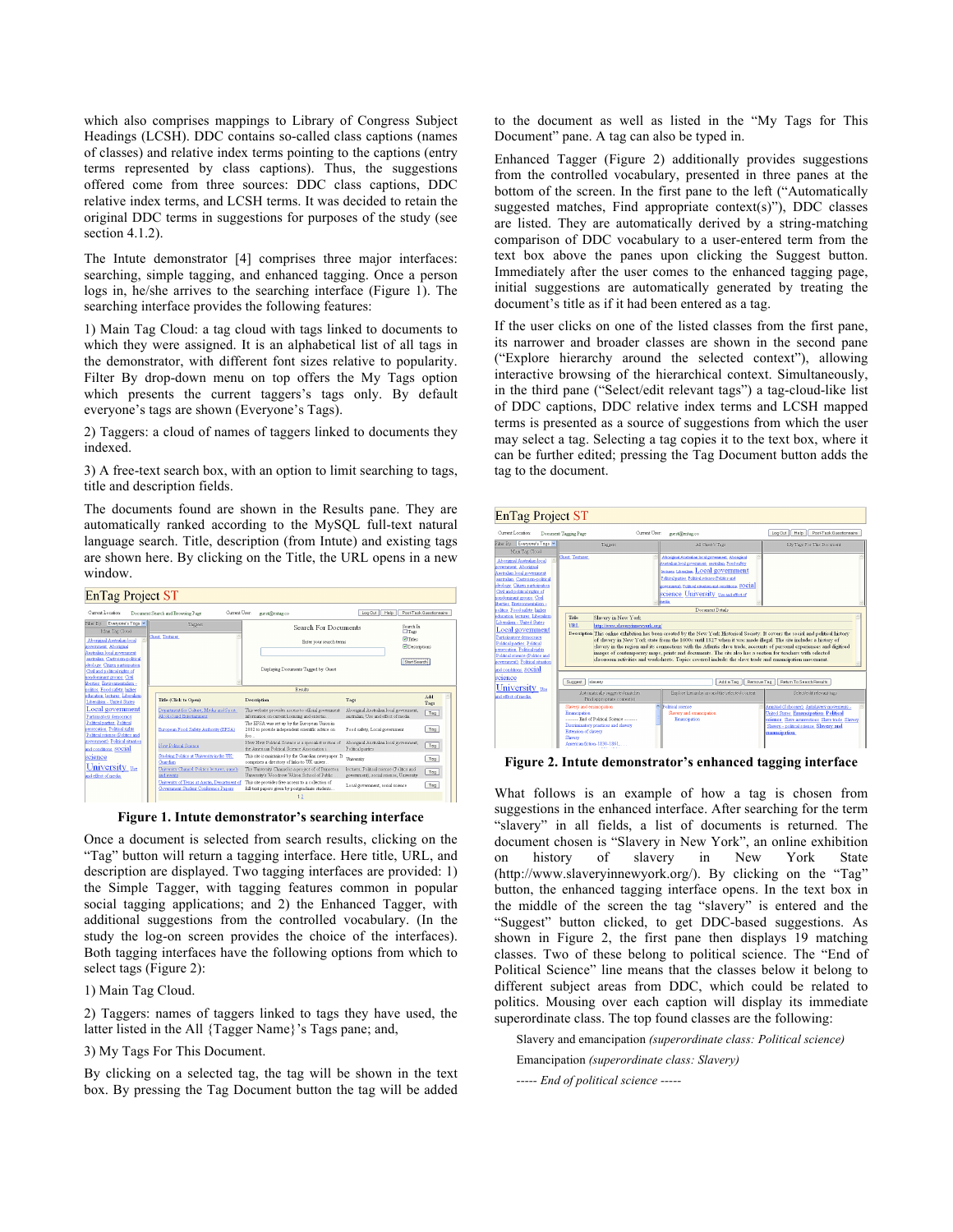Discriminatory practices and slavery *(belonging to Ethics of social relations)*

Extension of slavery *(belonging to Administration of Abraham Lincoln)*

Slavery *(belonging to Systems of labor in Economic institutions)*

American fiction-1830-1861, ... *(belonging to American literature)* Etc.

Since the document is about the slave trade and emancipation movement, "Slavery and emancipation" is chosen, which results in the second pane containing "Slavery and emancipation" highlighted, surrounded by its broader and narrower classes, each hyperlinked to further broader and narrower classes. The third pane lists tagging suggestions, those being captions, relative index terms, and LCSH mappings for the term. Clicking on a suggestion will automatically have it appear in the text box. There one can further edit it before clicking on the Tag Document button.

For our document the tags chosen from the third pane are:

Antislavery movements - United States

Emancipation

Slave trade

Slavery

Thus, apart from the initial "slavery" tag, by using the DDC suggestions, three other tags are gained. Furthermore, unlike in common tagging applications, these terms are controlled.

## *3.1.2 Intute User Study*

In order to compare simple and enhanced tagging an exploratory user study was conducted. It covered two main questions: 1) how a tag is chosen in the two different interfaces; and, 2) what are the retrieval implications.

The study took place remotely at participants' homes using their own computers, supported by communication via email. Initially, there were 61 participants who signed a participation consent form, and 54 who completed a pre-study questionnaire. Six participants took part in pilot testing. There were 42 participants who did at least some tagging but not everyone completed the whole study: 28 of them finished all tasks. The results reported here are based on these 28 participants' input.

The participants were politics students from British universities with one from the European University Institute. Based on a pre-study questionnaire, it was found out that they were experienced Web users. Half of them had used tagging applications before but conducted little tagging. Almost a third had some acquaintance with DDC; there were none with any acquaintance with LCSH or other controlled vocabularies. The majority have never used Intute.

The main data collection method was logging the participants' steps in the demonstrator. In order to contextualize and understand the results further, three groups of questionnaires were also used: 1) a pre-study questionnaire, which served to collect background information about the participants; 2) post-task questionnaires, to gather experience about each task as to familiarity with the topic, tagging in the task and interface features; and, 3) a post-study questionnaire, about the whole study and interfaces in general.

The procedure of the study comprised several steps. After signing the participation consent form and completing the pre-study questionnaire, the participants were given the training document through which they were to acquaint themselves with the

demonstrator and tagging. Then they received the instructions document which described the steps they were supposed to take.

The steps included 4 tagging tasks, each comprising 15 documents. The tasks were on topics from politics; two were pre-defined (controlled) and two on a self-chosen topic (free). The controlled task for simple tagging was on the topic of "European integration", and for enhanced tagging on "peacekeeping". A hypothetical group project scenario was outlined as a rationale and motivation for the tagging activity. The scenario for the controlled enhanced tagging task follows:

"Imagine that as part of one of your courses, you are asked to write a fourpage essay on the topic of European integration, as a joint project in groups of four. The essay should critically discuss existing theories about the creation of the European Union and its institutions. Your lecturer has instructed you to look for resources in the EnTag system. Since you will be working together with three other students, you should tag the documents you retrieve with tags that would be useful to you but would also enable other students to find those documents in EnTag and understand from your tags what the documents are about."

In each task they were first instructed to search for documents and then tag 15 of them. In controlled tasks they were asked to tag the top 15 retrieved documents; in free tasks they could choose any 15 that they found relevant. The analysis showed that 53 documents were tagged at least once in the controlled task, and 41 in the simple task (instead of 30 in each). This is because participants did not closely follow the 'top 15' instruction and because the URLs of some of the top 15 retrieved documents were temporarily unavailable. They were instructed to spend between 5 and 10 minutes on tagging each document, and to tag as many aspects and topics they thought appropriate for the task. They were also asked to open the URL, but did not need to follow further links. In case of long documents, they were instructed to focus on the abstract, introduction, conclusion, headings and table of contents. When tasks were being completed in the interface enhanced with suggestions from the controlled vocabulary, the instruction was to try to consider those suggestions if appropriate (they did not have to follow the suggestions).

The order of tasks was rotated in order to reduce the learning influence.

# **3.2 STFC Study**

#### *3.2.1 STFC Demonstrator*

The Tagger interface is supplied in conjunction with the STFC's repository's ePubs [32] metadata editor so that tags can be entered for a specific publication by its authors. The figure below (Figure 3) shows a screen shot of a typical tagging screen.

The screen is divided into four main areas:

1) At the top-centre, the title and abstract of the publication selected for tagging are displayed.

2) At the bottom-centre, a browse interface for the controlled vocabulary is shown. Initially top-level terms are shown. Clicking on a term will show its narrower and related terms. The current path to the top of the hierarchy is always shown as a 'breadcrumb' trail along the top of the hierarchy. Terms can be selected as tags by clicking on the "+" symbol to the left of each term. Apart from browsing the controlled vocabulary, one can also search it (the "Search thesauri" link).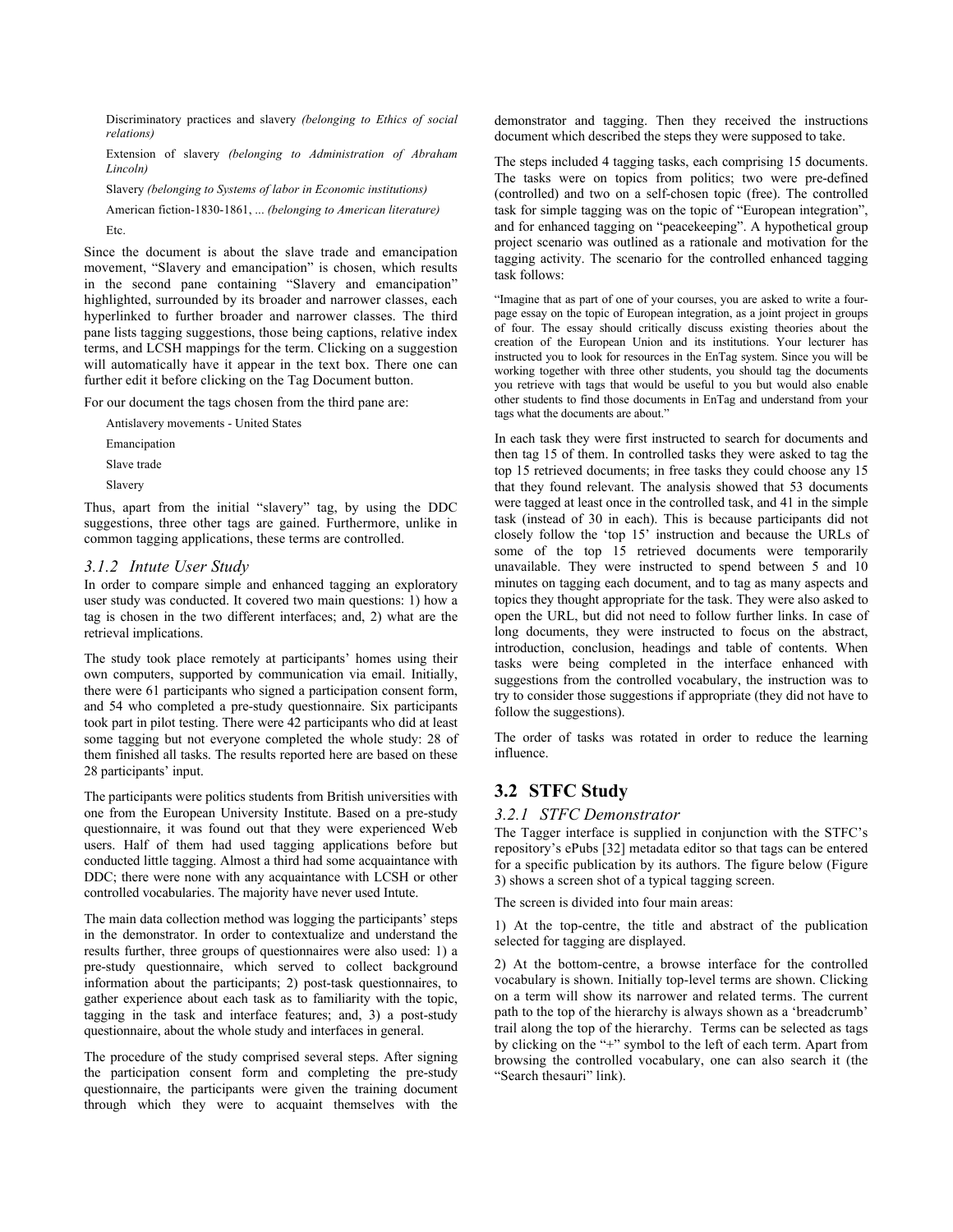3) To the left a tag cloud is displayed, with tags ranked in order of descending use frequency. They can be selected by either clicking on them (if they are free-text terms) or clicking on the spyglass symbol to their left (if they are from the controlled vocabulary). This will enter them into the "Add" term box to the right of the screen, where they can be accepted as a tag for the paper. The tag cloud as a default shows the terms used by the current author. "Show all" will display all authors' tags.

4) To the right, the current selected free-text (top) and controlled vocabulary terms (bottom) are shown. They can be deselected by clicking on the "—" sign to their left. In the centre of the panel, there is a free-text box, where the user can enter free-text terms. Multiple terms can be entered by separating them with commas.

Once a suitable selection of tags has been made using the tool, the user can accept them by clicking on the "Confirm" button at the bottom of the screen.

|                                   | Logged user: cmg45_Active thesaurus: acm_Perspective: Tag                                                                                                        |                                            |
|-----------------------------------|------------------------------------------------------------------------------------------------------------------------------------------------------------------|--------------------------------------------|
| <b>TAG CLOUD</b>                  | Grey literature, institutional repositories and                                                                                                                  | <b>FREE TAGS</b>                           |
| ePubs<br>physical sciences and    | the organisational context<br>(3)                                                                                                                                | <b>Business Process</b><br>Data Curation   |
| engineering                       | (3) Abstract: A wide variety of grey literature is produced during the work carried                                                                              | <b>Grev Literature</b>                     |
| repositories                      | out at a large multidisciplinary scientific research organisation. This paper                                                                                    | Institutional Repository                   |
| strategic information             | (3) examines how the grey literature may be managed and the benefits that result.<br>Trends in Technical Reports, which have always been an important medium for | Metadata<br>Repositories                   |
| systems planning                  | (3)<br>transmission of knowledge, are examined, and the use of an institutional                                                                                  | Research Lifecycle                         |
| research outputs                  | (2) repository is advocated for the future of the medium. Other kinds of grey                                                                                    | <b>Technical reports</b>                   |
| <b>Business Process</b>           | (1) literature produced in research projects are also described, and again the<br>$\ddot{ }$                                                                     | research outputs                           |
| communication                     | 71<br>Current the saurus path:                                                                                                                                   |                                            |
| <b>Data Curation</b>              | (1)<br>TOP                                                                                                                                                       |                                            |
| earth and atmospheric<br>sciences | (1)                                                                                                                                                              | Add:                                       |
| <b>Grev Literature</b>            | 치<br>$(1)$ Top terms:                                                                                                                                            |                                            |
| Institutional Repository          | $(1)$ $+$ computer applications                                                                                                                                  |                                            |
| Metadata                          | (1) + computer systems organization                                                                                                                              | <b>CONTROLLED TAGS</b>                     |
| <b>Repositories</b>               | $(1)$ $\bullet$ computing methodologies                                                                                                                          | strategic information systems              |
| repostories                       | $(1)$ $\blacktriangleright$ computing milieux                                                                                                                    |                                            |
| <b>Research Lifecycle</b>         | $(1)$ + data                                                                                                                                                     |                                            |
|                                   | + general literature                                                                                                                                             |                                            |
|                                   | + hardware                                                                                                                                                       |                                            |
|                                   | information systems<br>attachment of a communities                                                                                                               |                                            |
|                                   |                                                                                                                                                                  |                                            |
|                                   | $acm \sim  OK $                                                                                                                                                  |                                            |
|                                   | <b>Search thesauri</b>                                                                                                                                           |                                            |
| Show all                          |                                                                                                                                                                  | $\rightarrow$<br>$\vert$ < $\vert$<br>i mi |
|                                   |                                                                                                                                                                  |                                            |
| <b>CONFIRM</b><br>CANCEL          |                                                                                                                                                                  |                                            |

**Figure 3. STFC demonstrator interface** 

The ACM Computing Classification Scheme was the chosen controlled vocabulary. Since its main purpose is to classify papers which are submitted to various ACM journals, it has a widespread awareness and authority within the computing community. It was first imported into SKOS [27] and then into the tool.

The STFC demonstrator is an Apache Cocoon application using combined Java and XML techniques, the underlying database being Oracle. It links dynamically to the ePubs institutional repository so that once the user performs a search in the repository, in a specially adapted edit mode there is an option to enter the Tagger system. Once the system is started, the title and abstract of the work are transferred together with any existing free tags.

## *3.2.2 STFC User Study*

The STFC user study involved 10 participants working in the fields of computer science and information technology, who have deposited more than 10 papers within the repository. None of the participants identified themselves as frequent taggers. Two participants had some knowledge of the ACM Computing Classification Scheme before the tests, though several others were aware that it existed.

The sample of authors being by necessity small, this study sought to explore the purpose and ways of tagging from an author's perspective in a qualitative manner. The issues dealt with included the following: 1) what they feel the purpose of tags is and how they should be used; 2) whether they consider using controlled

vocabularies a worthwhile exercise over free tagging; and, 3) whether the user interface is intuitive and easy to use.

Data collection included automatic logging of tagging activities, observation and a semi-structured interview. The study comprised supervised sessions with individual participants. Each participant was given a worksheet with notes and guidance on the task. The task itself lasted approximately 20 minutes and involved using the tagging interface to select tags for a number of the author's papers. Initially the participants were free to choose tags from any of the three approaches offered (free text, controlled vocabulary, tag cloud). Later on the observer could suggest that the participant try another tagging approach in order to gauge their response to a method different to their first preference.

# **4. RESULTS**

# **4.1 Intute**

#### *4.1.1 Number of Tags*

As seen from Table 1, in total 7568 tags were assigned in both interfaces and in all the tasks. More tags were assigned in Simple Tagger than in Enhanced Tagger, which could be explained by the fact that the participants, as they reported, spent more time in Enhanced Tagger due to exploring the different controlled suggestions, instead of adding the first tag that came to their mind. In Enhanced Tagger more tagging activity took place when the topic was freely chosen.

In controlled tasks on average 41 tags per document were assigned (for the 94 documents that were tagged), and in free tasks 5 tags per document (for the 751 documents – many more because typically fewer users viewed a given document since the search was freely chosen). This is similar to findings of [2] where on average four tags were assigned. Each participant assigned on average 278 tags in total, a few more in Simple Tagger and a few more in the free task, probably due to faster tagging process in Simple Tagger and more motivation in the free task.

|                                   | Simple                           | <b>Enhanced</b>                  | <b>Total</b>             |
|-----------------------------------|----------------------------------|----------------------------------|--------------------------|
| Tags in total                     | 4022                             | 3546                             | 7568                     |
| Controlled task                   | 2025                             | 1688                             | 3713                     |
| Free task                         | 1997                             | 1858                             | 3855                     |
| Tags per document<br>(controlled) | avg. 49<br>$(41$ docs)           | avg. 32<br>$(53$ docs)           | avg. $41$<br>$(94$ docs) |
| Tags per document<br>(free)       | avg. $5$<br>$(374 \text{ docs})$ | avg. $5$<br>$(377 \text{ docs})$ | avg. $5$<br>$(751$ docs) |
| Tags per tagger<br>(controlled)   | avg. 72                          | avg. 63                          | total avg. 135           |
| Tags per tagger<br>(free)         | avg. 74                          | avg. 69                          | total avg. 143           |

**Table 1. Number of tags** 

#### *4.1.2 Choosing a Tag*

As seen from Table 2, in simple tasks the majority of tags (90.9%) are assigned by typing them directly in (Typing Own Tag), as common in social tagging applications. In enhanced tasks 71.2% are typed in directly, while 16.9% come from DDC-based suggestions instead (Dewey Tag).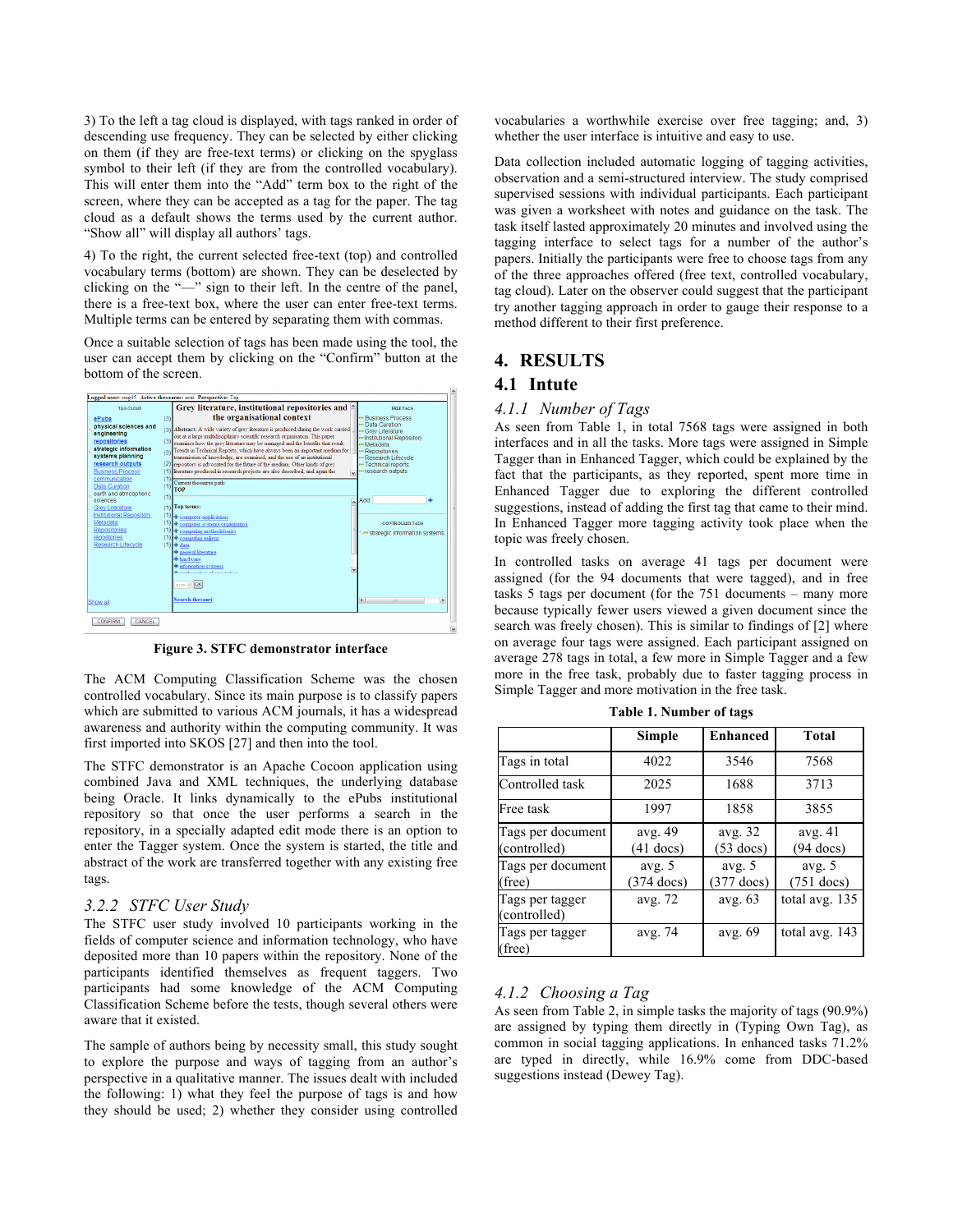| Activity                | <b>Simple</b> |            |      | Enhanced   | Total |         |
|-------------------------|---------------|------------|------|------------|-------|---------|
| Typing Own Tag          |               | 3656 90.9% |      | 2525 71.2% | 6181  | 81.7%   |
| Main Tag Cloud          | 94            | 2.3%       | 88   | 2.5%       | 182   | 2.4%    |
| Own Tag                 | 0             | $0\%$      | 32   | 0.9%       | 32    | $0.4\%$ |
| Certain Tagger's<br>Tag | 272           | 6.8%       | 303  | 8.5%       | 575   | 7.6%    |
| Dewey Tag               |               |            | 598  | 16.9%      | 598   | n/a     |
| Total                   | 4022          |            | 3546 |            | 7568  |         |

**Table 2. Choosing a tag** 

The instructions for the enhanced tasks encouraged the participants to consider the suggestions if they thought them appropriate. While the figures should not therefore be considered a simple measure of popularity, some participants commented favourably on suggestions (see section 4.1.4 Post-Questionnaires). Selecting from another tagger's tags is a common feature in popular social tagging applications, and has been used in both of our systems, too – on average 7.6% of all tags assigned (Certain Tagger's Tag). Main tag cloud is yet another common feature, but has hardly been used at all (see section 5 Conclusions).

Table 3 shows where the participants looked for potential tags. In simple tagging the most frequent feature was others' tags, 72.9% in total (Certain Tagger's Name (18.9%) and Certain Tagger's Tag (54.0%)). Main Tag Cloud and Own Tag were less used (16.8% and 10.3% respectively). In enhanced tagging most frequent activities were the ones related to exploring DDC suggestions, 74.0% in total. Of other features, as in simple tagging it was others' tags that were most popular, 18.2% in total.

| <b>Activity</b>                            | Simple    | <b>Enhanced</b> |
|--------------------------------------------|-----------|-----------------|
|                                            | $N = 614$ | $N = 2468$      |
| Main Tag Cloud Clicked                     | 16.8%     | $5.1\%$         |
| Own Tag Clicked                            | 10.3%     | 2.7%            |
| Certain Tagger's Name Clicked              | 18.9%     | $3.7\%$         |
| Certain Tagger's Tag Clicked               | 54.0%     | 14.5%           |
| Dewey Suggest Button Clicked               |           | 28.9%           |
| Dewey TreeView Clicked (1st pane)          |           | 13.7%           |
| Dewey Hierarchy Clicked (2nd pane)         |           | $3.2\%$         |
| Dewey Suggested Tags Clicked<br>(3rd pane) |           | 28.2%           |
|                                            | 100.0%    | 100.0%          |

**Table 3. Browsing for tags** 

Results showed that the 'raw DDC' is not necessarily appropriate to present online to end users. For example a number of DDC captions contain quite complex phrases, some of which are 'built terms' and require hierarchical context. Certain captions are unclear without displaying their coordinate, superordinate or subordinate classes. This can be due to captions' polysemic nature, brevity etc. In the demonstrator displaying superordinate classes has been implemented through mousing over the class. Suggestions to deal with problematic terms for a future study or demonstrator are being discussed in cooperation with OCLC. One possible solution for captions that are unclear when on their own would be to pre-coordinate them with a term from the Relative Index to provide context. For example, the caption "Other conditions of employment" could be transformed into "Pensions and other conditions of employment" [Panzer, personal communication].

## *4.1.3 Retrieval Implications*

#### *4.1.3.1 Tags in Documents' Catalogue Records*

End-user tags were compared against three Intute catalogue records fields: document's title, URL and (manually created) description. These are the fields the participants could see when tagging. Because most of the catalogue records originally had manually assigned controlled keywords, and more than half of them also uncontrolled keywords (both hidden to the study participants), end-user tags were compared against the manually assigned keywords as well. The comparison was case-insensitive while spelling variations were not considered, i.e., each spelling variation was counted as a different term.

The analysis showed that end-user tags, both from Simple and Enhanced Tagger, are found in 64% of tagged documents' title, URL or description. So, for 36% of the documents tags potentially present additional access points.

| Table 4. Number of documents' records where tags found |  |
|--------------------------------------------------------|--|
|--------------------------------------------------------|--|

|                              | <b>Simple</b> |                                       | Enhanced |  | In Both |  |
|------------------------------|---------------|---------------------------------------|----------|--|---------|--|
| Tags in Title                |               | 200 48.3% 174 41.8% 350 44.9%         |          |  |         |  |
| Tags in URL                  |               | 76   18.4%   72   17.3%   137   17.6% |          |  |         |  |
| Tags in Description          |               | 262 63.3% 232 55.8% 468 60.0%         |          |  |         |  |
| Tagged Documents in<br>Total | 414           |                                       | 416      |  | 780     |  |

As seen from Table 4, most tags are found in the description (it being the longest piece of the catalogue record), followed by title, and then by URL. Looking at the three fields, there are on average 5% less tags from Enhanced Tagger found in the catalogue records than there are from Simple Tagger. In addition, out of 143 documents to which tags from DDC suggestions were assigned, only in 17 documents were they found in title (12%), 2 in URL (1.4%), and 25 in description (18%). This suggests that, in retrieval, enhanced tagging could potentially provide more access points (that are not present in the document text) than simple tagging when used in combination with a full text search engine.

Table 5 shows the degree to which simple and enhanced tags overlap with pre-assigned Intute keywords. Both simple and enhanced tags show very low overlap. The top two rows show the degree to which tags are the same as controlled and uncontrolled keywords, 5.5% in total. Third and fourth row include the exact matches and also situations where tags are parts of keywords, in which case there is 7.5% overlap in total. This small overlap indicates that more than 90% of tags could serve as additional access points beyond the original Intute indexing.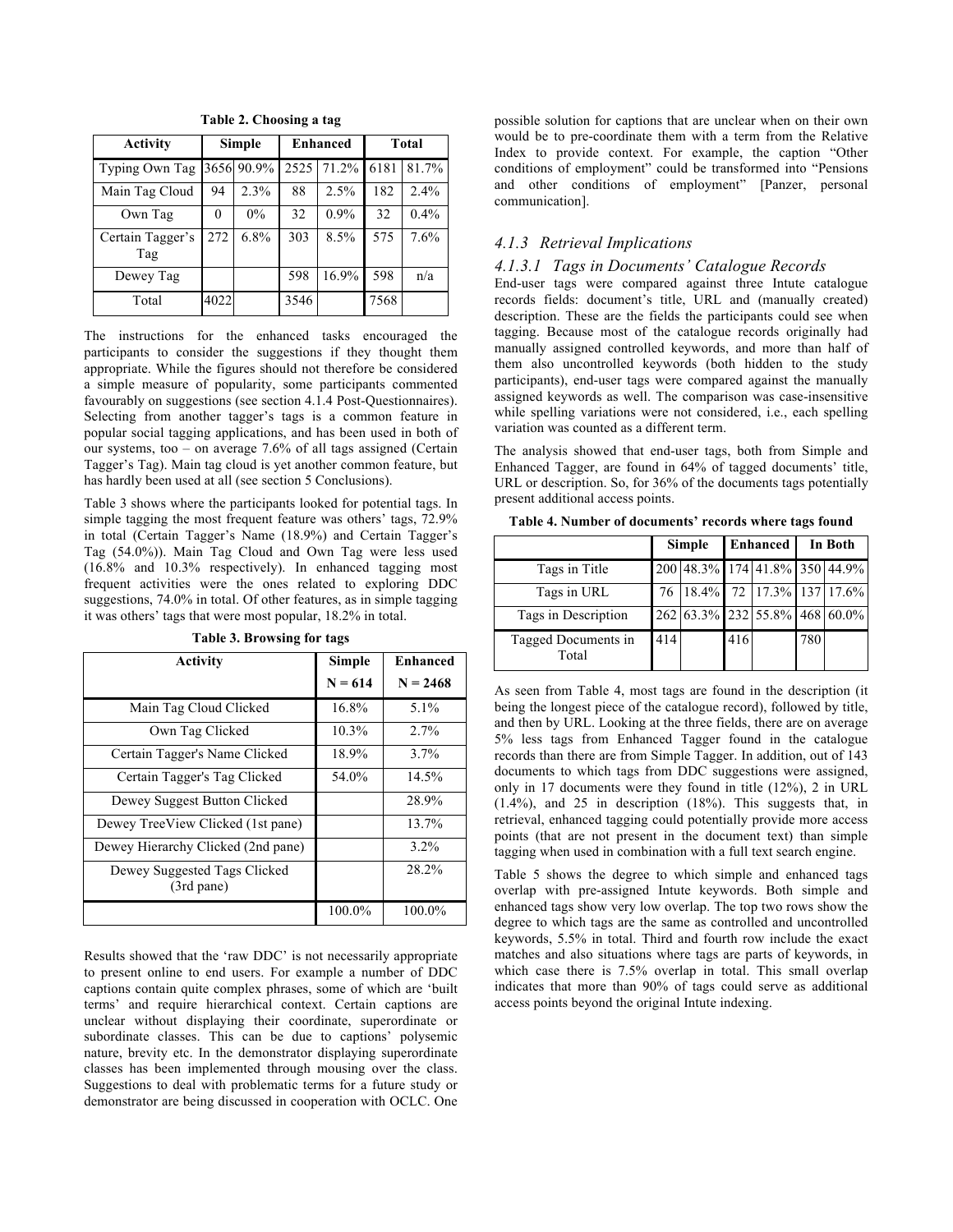|                                        | <b>Simple</b> |            | <b>Enhanced</b> In Total |                            |    |      |
|----------------------------------------|---------------|------------|--------------------------|----------------------------|----|------|
| Tags like controlled<br>keywords       |               |            |                          | 125 3.1% 119 3.4% 244 3.2% |    |      |
| Tags like uncontrolled<br>keywords     | 60            | $1.5\%$ 39 |                          | $1.1\%$                    | 99 | 1.3% |
| Tags parts of controlled<br>keywords   |               |            |                          | 251 6.2% 175 4.9% 426 5.6% |    |      |
| Tags parts of uncontrolled<br>keywords | 84            | $2.1\%$    |                          | 60 1.7% 144 1.9%           |    |      |

**Table 5. Tags versus pre-assigned (un)controlled keywords** 

Of the tags selected from DDC, only a few overlap with existing Intute controlled keywords (these came from DDC, IBSS and HASSET thesauri): out of 598 DDC tags, 12 are contained in (or the same as) controlled keywords. These are the following:

| <b>Controlled keyword</b> | DDC tag                  |
|---------------------------|--------------------------|
| peace keeping             | Peace                    |
| foreign policy            | Foreign policy           |
| civil-military relations  | Civil-military relations |
| intelligence              | Intelligence             |
| local government          | Local government         |
| Democracy                 | Democracy                |
| Diplomacy                 | Diplomacy                |
| nationalism               | Nationalism              |
| rwanda                    | Rwanda                   |
| european union            | Europe                   |
| socialism                 | Socialism                |
| maps                      | Maps                     |

#### *4.1.3.2 Search Terms*

Table 6 compares tags and pre-assigned keywords to search terms the participants used in their tasks.

**Table 6. Search terms versus tags and keywords** 

|                                                                 | Simpl<br>e | <b>Enhanced</b><br>$N=122$ |
|-----------------------------------------------------------------|------------|----------------------------|
|                                                                 | $N=98$     |                            |
| Nbr of tags in which search terms are<br>found                  | 249        | 254                        |
| Nbr of controlled keywords in which<br>search terms are found   | 91         | 40                         |
| Nbr of uncontrolled keywords in<br>which search terms are found | 111        | 101                        |

There were 98 search terms used in Simple Tagger, and 122 in Enhanced Tagger. In Simple Tagger, almost three times as many search terms are found in tags as in controlled keywords, and twice as many as in uncontrolled keywords. The difference is even bigger for Enhanced Tagger. The hypothesis that there is a greater probability of finding search terms in tags is an interesting avenue of future work. However, caution must be exercised since

the study context might naturally encourage the use of search terms in tags, since tagging was always preceded by a search.

## *4.1.3.3 Simple vs. Enhanced Tags*

A full qualitative analysis of the differences between tags derived from Simple and Enhanced Taggers is under way. A suggestive example is presented to illustrate one of the main lines of inquiry. The example is a document where in Simple Tagger at the end of the study there was only one tag assigned by six different users: "afghanistan". In Enhanced Tagger the tags assigned were the following (the number after comma indicates the number of times the tag was assigned, and the ones in bold are DDC tags):

Afganistan, 2

| Afghan War, 2001-, 1                             |
|--------------------------------------------------|
| afghanisan and liberia, 1                        |
| Afghanistan, 5                                   |
| Afghanistan - 20th century, 1                    |
| Afghanistan - Politics and government, 1         |
| Afghanistan - Politics and government - 1973-, 1 |
| afghanistan and liberia, 1                       |
| Afghanistan and Liberia - Civil rights, 1        |
| afghanistan casestudy. 1                         |

This illustrates that the suggestions from Enhanced Tagger can describe the document by more facets: time (20th century), specific event (Afghan war), politics and government.

## *4.1.4 Post-Questionnaires*

After each task, the participants completed a post-task questionnaire. In both Simple and Enhanced Tagger, the majority were on average familiar with the topic of the task, they found it easy to choose tags, were satisfied with tags assigned, and were certain that they assigned the tags correctly.

Of the tagging-support features, they found the following ones helpful:

- Listing of own tags;
- DDC disambiguation tree (first panel on the left bottom part of the screen); and,
- DDC/LCSH suggestions.

The ones they did not find as useful were:

- Main tag cloud;
- Clickable names of others; and,
- DDC hierarchical browsing for narrower or broader classes (bottom middle pane).

At the very end, the participants filled in a final questionnaire about the whole study. The majority enjoyed the study and believed that a similar system would be useful in real life. They thought it extremely or very easy to learn and use Simple Tagger and somewhat or very easy to learn and use Enhanced Tagger. Of the comments about Simple Tagger, they liked freedom to have own choices, its simplicity and speed. They did not like the fact there were no suggestions and the need to scroll in the main tag cloud. About Enhanced Tagger they liked suggestions when they thought them useful; they found them time-saving and valuable in particular when they were unsure of which tags to assign; and, they considered them important for consistency. One participant preferred simple tagging when indexing a document on a familiar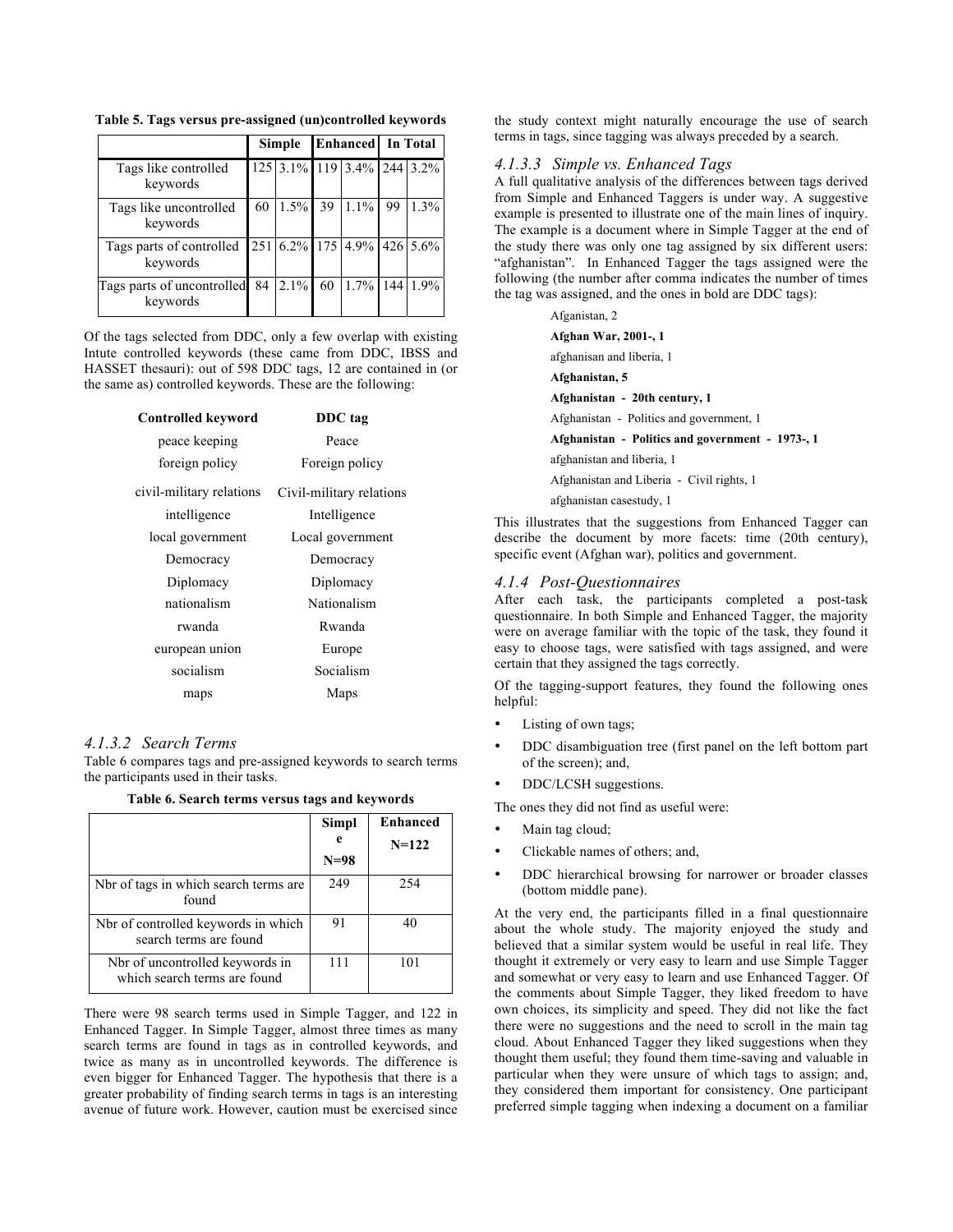topic and enhanced tagging when a document is on an unfamiliar topic, suggesting how both are useful in different contexts. What they did not like about Enhanced Tagger were sometimes irrelevant suggestions, there were several comments on the cluttered interface and the number of interaction steps required to tag a suggestion. One or two experienced excessive scrolling when employing browser platforms the system was not optimised for. A few suggested that a streamlined version of Enhanced Tagger would be useful, with easier interaction and more selective focused suggestions.

# **4.2 STFC**

In the study on average 6 tags per item were assigned and 67% of the total number of tags assigned were free terms. The participants could overall understand the importance of tagging for information retrieval purposes. There was a general pervading sentiment amongst them that choosing terms from a controlled vocabulary was a "good thing" and in fact better than own terms.

Most subjects claimed that they would be willing to use a tool similar to the one provided, albeit with some reservations about how this could be realised in practice, and proposed suggestions on the interface, and additional automation. The tag cloud was not a success: most did not use it, and those that considered it found it confusing or overloaded with options.

The suitability of the proposed controlled vocabulary was also an issue with most subjects. While they recognised that this was a wellknown vocabulary used in computer-science publishing, they questioned its usefulness to accurately index their work for retrieval. Several wanted choices of vocabularies.

Most depositors had a strong preference for the way they interact with the system. The findings suggest three main groups:

- 1) Free text taggers: they enter many free-text terms, and don't care about the use of the controlled vocabulary.
- 2) Thesaurus browsers: they systematically browse the hierarchy of the controlled vocabulary, and only enter free-text term when the controlled vocabulary does not have a term they are comfortable with.
- 3) Thesaurus searchers: they prefer to interact with the controlled vocabulary via the search tool, then move to browsing and only enter free-text term when the controlled vocabulary does not have a term they are comfortable with.

# **4.3 Comparison of Intute and STFC Results**

The subject groups of searchers/readers (Intute) and authors/depositors (STFC) clearly have different roles (although they can overlap). Also regular depositors tend to be more mature than the searchers, due to more experience within a discipline being required before authoring papers. Nevertheless, a number of similarities between the Intute and STFC users could be identified. In both contexts the following was the case:

- Users appreciated the benefits of consistency and vocabulary control and were potentially willing to engage with the tagging system;
- There was evidence of support for automated suggestions if they are appropriate and relevant;
- The quality and appropriateness of the controlled vocabulary proved to be important;
- The main tag cloud proved problematic to use effectively; and,

The user interface proved important along with the visual presentation and interaction sequence.

# **5. CONCLUSIONS**

The main focus of the project was whether and, if so, how social tagging can be enhanced with suggestions from a controlled vocabulary. Two different contexts were explored: tagging by readers (Intute) and tagging by authors submitting papers to a repository (STFC). For each context separate demonstrators were developed and user studies conducted. This allowed a general comparison of two different user communities, interfaces, digital collections and controlled vocabularies. The Intute study in particular focused on comparison between simple tagging and tagging enhanced by suggestions from a controlled vocabulary, the latter being DDC. The STFC study investigated from an author's perspective in a qualitative manner the purpose and ways of tagging, one way involving a controlled vocabulary (ACM Computing Classification Scheme).

The Intute study showed that most tags are added by typing them in directly, as is common in social tagging applications; of the other features used, the most frequent one is DDC suggestions, and another tagger's cloud. That the participants appreciate the DDC suggestions was also seen from their comments. In the STFC study some participants prefer typing their own tags in, while others use the ACM Computing Classification Scheme suggestions. They overall see that choosing terms from a controlled vocabulary is important for consistency in retrieval.

The main tag cloud, common in social tagging applications, is little used in both studies. Part of the problem is that there are too many options from which to choose and excessive scrolling due to the size of the cloud. This could be reduced by improved search/browsing and personalised ranking, clustering or filtering. However, it is not clear that displaying all tags is useful for retrieval purposes with large collections. In future work, we will investigate further singledocument, all-user tag clouds, as well as tag clouds based on communities of friends/colleagues.

The Intute study also showed that in enhanced tagging, while users appreciated the 'direct' suggestions (third pane) and made some use of the disambiguation interface element (first pane), they did not browse the Dewey hierarchy very much (middle pane). Further work is needed to explore when browsing functionality is desirable in this context.

In the Intute study both simple and enhanced tagging provided additional entry points beyond the original subject indexing, as well as compared to free text search engines. There was some evidence that, in particular, controlled suggestions provided additional access points beyond the literal text. That tagging contributes has also been found in earlier research ([35]).

User experience and task completion showed that both demonstrators were usable with little prior training. However comments showed that the Intute interface, particularly in the Enhanced Tagger was experienced as complex. By design the interface was cluttered because a variety of tagging features was to be tested. An operational system should have a simpler, less cluttered user interface, focusing on the key functionality and with user interaction streamlined.

Most participants from both studies claimed that they would be willing to use similar tools in real life. Because the results also showed the importance of controlled vocabulary suggestions, both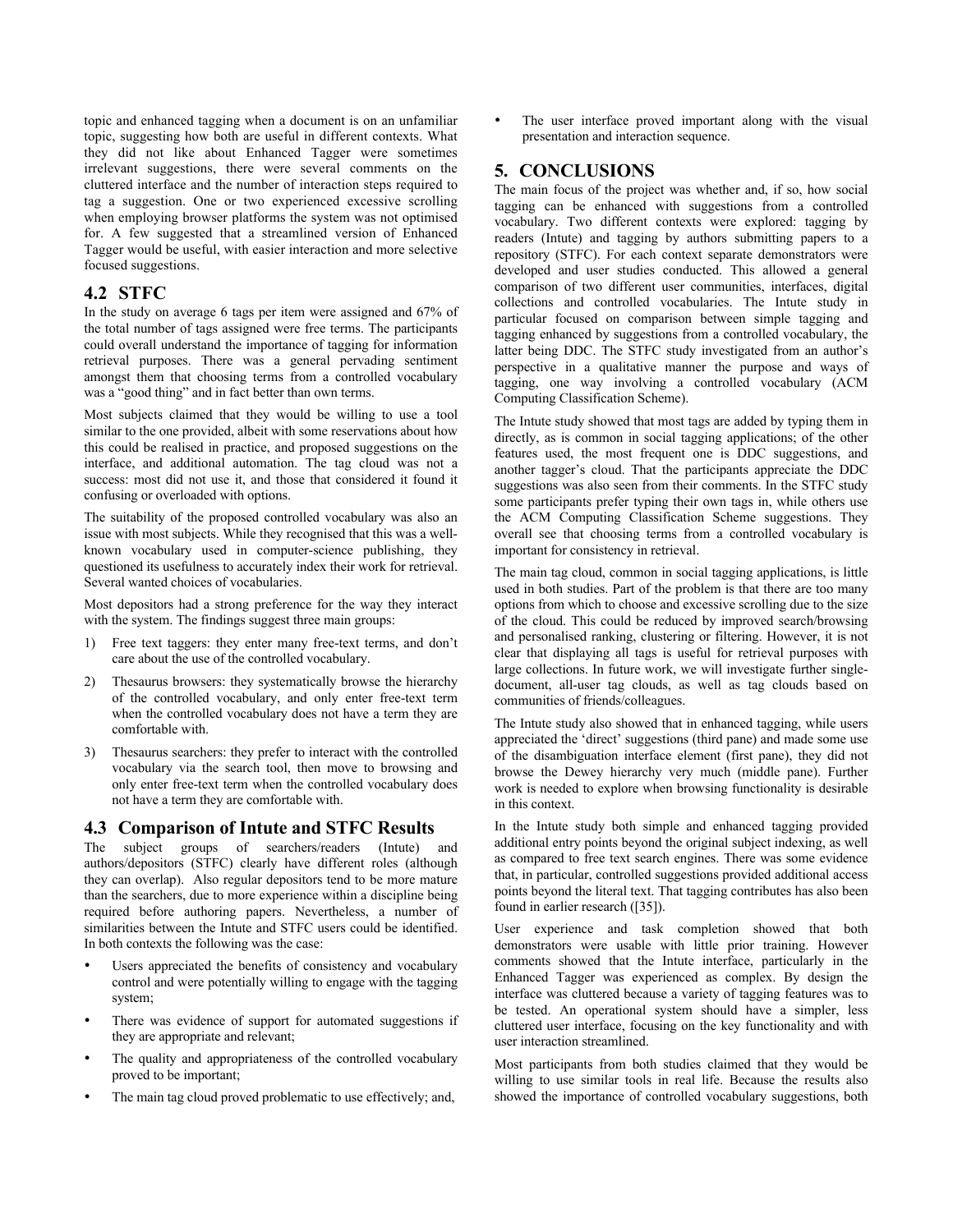at the time of tagging (indexing) and retrieval, it is recommended that social tagging be allowed in repositories and other digital collections, supported by controlled vocabularies. However, it is important to further analyze, experiment and pilot test tools derivative from both Intute and STFC demonstrators. Further studies would involve the following:

- 1) Qualitatively analyze user tags, for example, whether they are different from those assigned by librarians in the Intute database, what topical facets are represented in the tags etc.
- 2) Further investigate user tagging styles and motivation for tagging. For users as searchers/readers, the rationale is less straightforward than with authors. In some situations, where a user is part of a natural community engaged in a joint endeavour (as in the scenario suggested in the Intute study), tagging content will serve for mutual benefit. In other cases, users may be motivated to act as good (informed) citizens and tag based on their desire to share expertise or enthusiasm. One aspect of this could be a consideration of the different types of tagging activity. For example, tags might express the genre or utility of a document for a user's purposes. To the extent that others share the same perspective, non-subject based tags might serve as useful access points for others, in addition to their potential in personalising access to a collection.
- 3) Conduct a retrieval test with appropriate performance measures of retrieval effectiveness. This is complex due to the interconnectedness of indexing, searching, motivation and evaluation.
- 4) Conduct extended (longitudinal) evaluation in live settings to gain information of such systems in real life.
- 5) Investigate different types of vocabularies and different domains. A different type of vocabulary, such as a thesaurus, may have different effects as a basis of tagging suggestions.

Furthermore, a number of enhancements to the functionality of the tools were proposed. There should be greater quality of automatic suggestions: they should be user-oriented as regards terminology, level of specificity, perspective and currency. The Intute demonstrator implemented a very crude form of automatic classification, in that the title of a document selected for tagging was fed through to the DDC matching system. The top ranked match yielded suggestions which automatically appeared in the suggested tag cloud, which worked remarkably well in some cases, but not in others. A more sophisticated automatic classification system would add considerable value to the quality of suggestions.

An auto-completion feature could also be provided which could include interactive term disambiguation and visualization. Some participants wanted a more graphical/visual representation of the controlled vocabulary, others asked for more information about the semantic meaning of a term in the controlled vocabulary and even other people's tags. Also, one could further study whether it is useful to structure the suggestions in a faceted check list of controlled terms.

Broadly speaking, this study has investigated the seeding of folksonomic tag clouds with controlled vocabulary elements. The resulting hybrid shows potential to increase access points to collections of information. Preliminary analysis suggests that vocabulary-based suggestions have potential to prompt taggers to escape the literal text, provided the suggestions are relevant and user oriented. This requires further analysis and work, including personalised filtering of suggestions and selection of appropriate terminology for a concept, the expansion and adaptation of existing controlled vocabularies with social tagging data and the investigation of user-oriented methodologies for the development and construction of controlled vocabularies. If the hypothesis is borne out then vocabulary-based suggestions may potentially both encourage the description of resources by more topics (increased exhaustivity) and may also afford the capability of describing resources at a higher level of generalisation (the activity of classification). In other words, vocabulary-based suggestions might encourage both indexing and classification activities.

## **6. ACKNOWLEDGMENTS**

This work is funded by UK's Joint Information Systems Committee (JISC) Capital Programme. Thanks are due to Intute for supplying an extract of their social science collection and to Diane Vizine-Goetz, Andrew Houghton, Michael Panzer of OCLC for providing the Dewey Decimal Classification and assistance during the project.

## **7. REFERENCES**

- [1] Al-Khalifa, H. S. 2008. Automatic document-level semantic metadata annotation using folksonomies and domain ontologies. *ACM SIGWEB Newsletter*, Vol. 2008, Autumn (September 2008).
- [2] Angus, E., Thelwall, M., and Stuart, D. 2008. General patterns of tag usage among university groups in Flickr. *Online Information Review*, 32 (1), 89-101.
- [3] Connotea. 2008. http://www.connotea.org/.
- [4] Dewey Services: Overview. http://www.oclc.org/dewey/overview/default.htm
- [5] EnTag Intute demonstrator. http://reswin1.isd.glam.ac.uk/intute\_test2/(S(gfpkqo55sh342i4 5zenuz545))/loginpage2.aspx
- [6] EnTag project website. http://www.ukoln.ac.uk/projects/enhanced-tagging/
- [7] Entity Describer. 2007. http://www.connotea.org/wiki/EntityDescriber
- [8] Faviki. http://faviki.com/
- [9] Flickr. 2008. http://www.flickr.com/
- [10] Guy, M., and Tonkin, E. 2006. Folksonomies: Tidying up tags? *D-Lib Magazine*, January 2006. Available at http://www.dlib.org/dlib/january06/guy/01guy.html
- [11] HarvANA: Harvesting and Aggregating Networked Annotations. http://www.itee.uq.edu.au/~eresearch/projects/harvana/
- [12] Hayman, S. 2007. Folksonomies and tagging: New developments in social bookmarking. In Ark Group Conference: Developing and Improving Classification Schemes 27-29 June, Rydges World Square, Sydney. Available at http://www.educationau.edu.au/jahia/webdav/site/myjahiasite/s hared/papers/arkhayman.pdf
- [13] Humanities and Social Science Electronic Thesaurus (HASSET). http://www.dataarchive.ac.uk/search/hassetAbout.asp
- [14] Hunter, J., Khan, I., and Gerber, A. 2008. HarVANA -Harvesting Community Tags to Enrich Collection Metadata. In